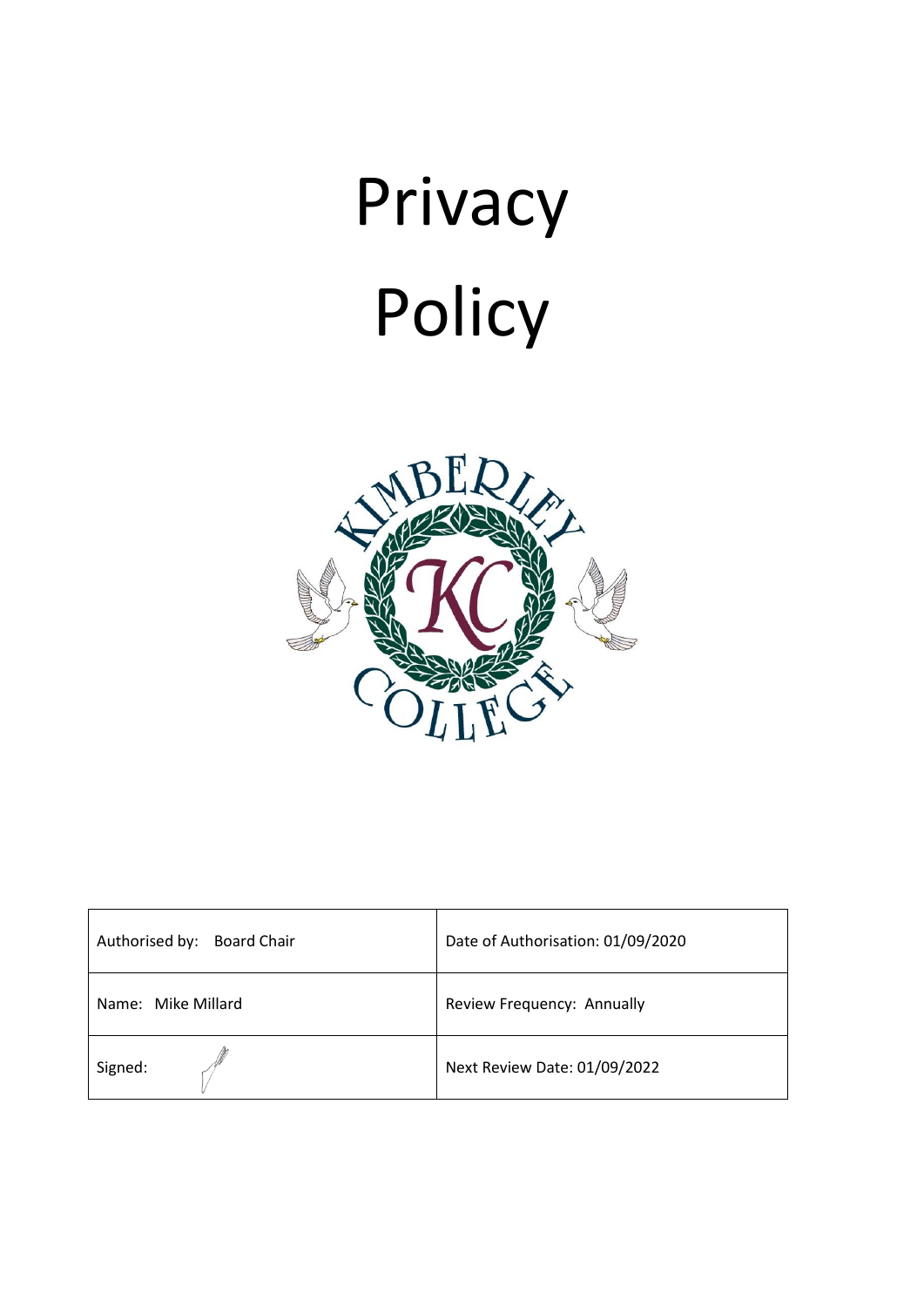

# **1. Purpose**

Kimberley College is bound by the Australian Privacy Principles contained in the Commonwealth Privacy Act. This Policy outlines the privacy policy of the College and describes how the College uses and manages personal information provided to or collected by it.

# **2. Scope**

The policy applies to board members, employers, employees, volunteers, parents/guardians and students, contractors, and people visiting the school site; and describes the type of information the College collects, how the information is handled, how and to whom the information is disclosed, and how the information may be accessed.

## **3. References**

- Australian Privacy Principles
- Privacy Act 1988 (Cth)
- Kimberley College Child Protection Policy
- Kimberley College Disabilities Policy

## **4. Exception In Relation To Employee Records**

Under the *Privacy Act 1988* (Cth) (**Privacy Act**), the Australian Privacy Principles do not apply to an employee record held by the employing entity. As a result, this Privacy Policy does not apply to Kimberley College's treatment of an employee record, where the treatment is directly related to a current or former employment relationship between Kimberley College and employee.

## **5. Policy Statement**

This Privacy Policy sets out how Kimberley College manages personal information provided to or collected by it. Kimberley College is bound by the Australian Privacy Principles contained in the *Privacy Act* Kimberley College may, from time to time, review and update this Privacy Policy to take account of new laws and technology, changes to Kimberley College's operations and practices and to make sure it remains appropriate to the changing school environment.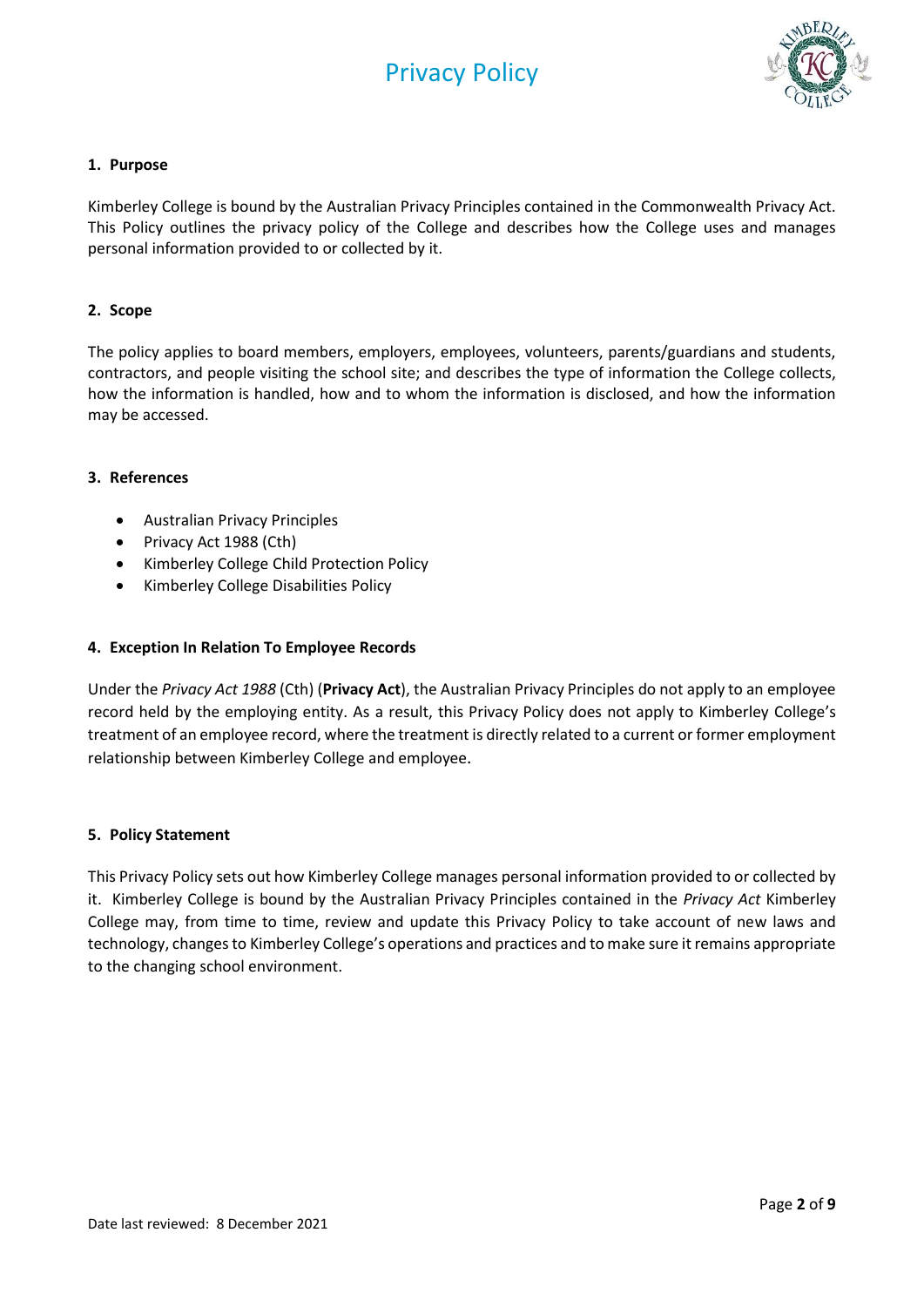

# **6. What Kinds Of Personal Information Does The College Collect And How Does The College Collect It?**

The type of information Kimberley College collects and holds includes (but is not limited to) personal information, including health and other sensitive information, about:

- students and parents and/or guardians ('Parents') before, during and after the course of a student's enrolment at the College:
	- o name, contact details (including next of kin), date of birth, gender, language background, previous school and religion;
	- o parents' education, occupation and language background;
	- o medical information (e.g. details of disability and/or allergies, absence notes, medical reports and names of doctors);
	- o conduct and complaint records, or other behaviour notes, and school reports; information about referrals to government welfare agencies;
	- o counselling reports;
	- o health fund details and Medicare number;
	- o any court orders;
	- o volunteering information; and
	- o photos and videos at College events.
- job applicants, staff members, volunteers and contractors:
	- o name, contact details (including next of kin), date of birth, and religion;
	- o information on job application;
	- o professional development history;
	- o salary and payment information, including superannuation details;
	- $\circ$  medical information (e.g. details of disability and/or allergies, and medical certificates);
	- o complaint records and investigation reports;
	- o leave details;
	- o photos and videos at College events;
	- o workplace surveillance information;
	- o work emails and private emails (when using work email address) and Internet browsing history
- other people who come into contact with the College including name and contact details and any other information necessary for the particular contact with the College.

## **Personal Information you provide:**

Kimberley College will generally collect personal information held about an individual by way of forms filled out by parents or students, face-to-face meetings and interviews, emails and telephone calls. On occasions people other than parents and students provide personal information.

## **Personal Information provided by other people:**

In some circumstances Kimberley College may be provided with personal information about an individual from a third party, for example a report provided by a medical professional or a reference from another school.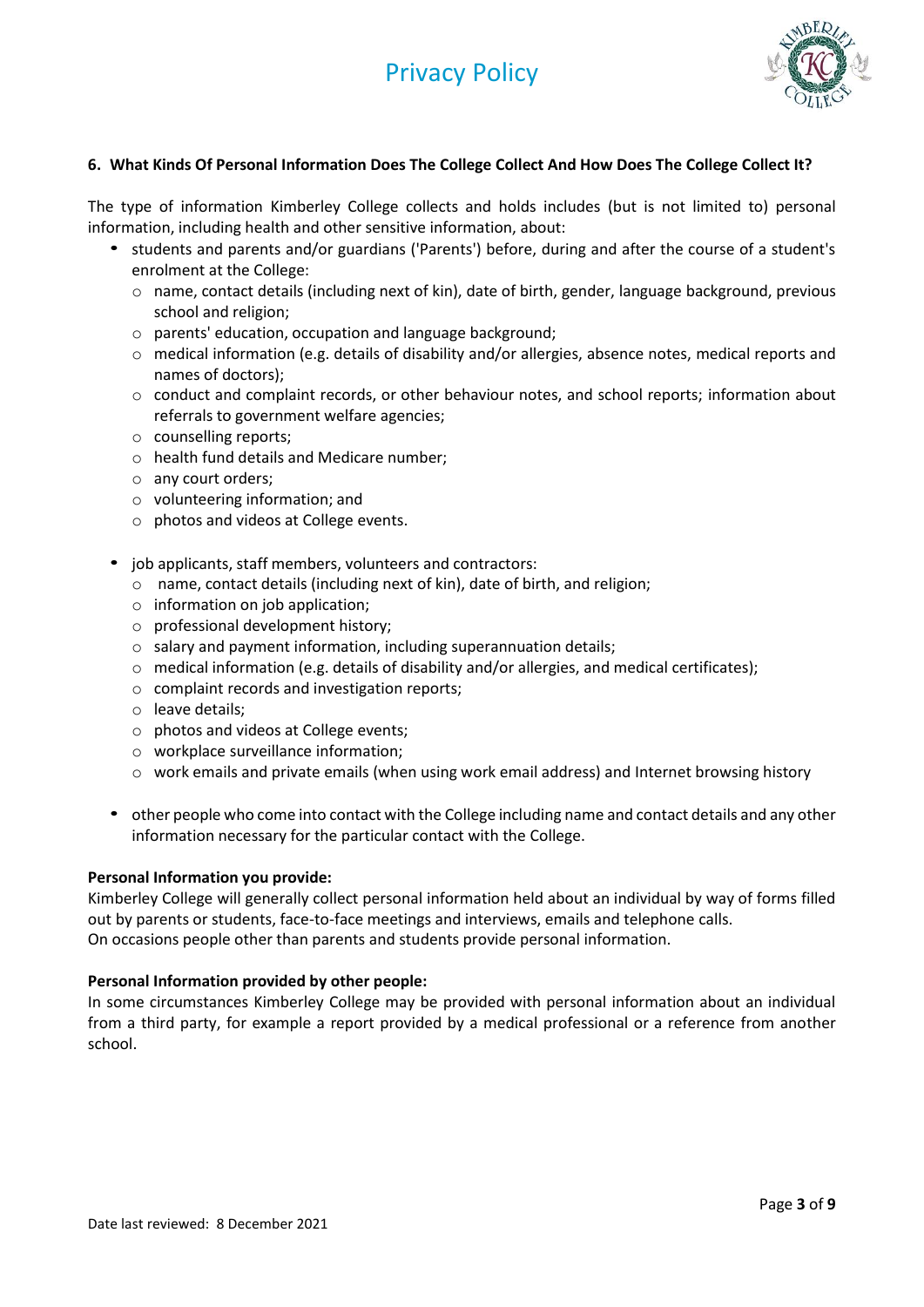

# **7. How Will The College Use The Personal Information You Provide?**

Kimberley College will use personal information it collects from you for the primary purpose of collection, and for such other secondary purposes that are related to the primary purpose of collection and reasonably expected by you, or to which you have consented.

## **Students and Parents:**

In relation to personal information of students and parents, Kimberley College's primary purpose of collection is to enable Kimberley College to provide schooling to students enrolled at the College, exercise its duty of care, and perform necessary associated administrative activities, which will enable students to take part in all the activities of the College. This includes satisfying the needs of parents, the needs of the students and the needs of Kimberley College throughout the whole period the student is enrolled at the College.

The purposes for which Kimberley College uses personal information of students and parents include:

- to keep parents informed about matters related to their child's schooling, through correspondence, newsletters and magazines
- day-to-day administration of Kimberley College
- looking after student's educational, social and medical wellbeing
- seeking donations and marketing for Kimberley College
- to satisfy Kimberley College's legal obligations and allow the College to discharge its duty of care.

In some cases where Kimberley College requests personal information about a student or parent, if the information requested is not provided, Kimberley College may not be able to enrol or continue the enrolment of the student or permit the student to take part in a particular activity.

On occasions information such as academic and sporting achievements, student activities and similar news is published in College newsletters and magazines, on our intranet [and on our website] this may include photographs and videos of student activities such as sporting events, school camps and school excursions. The College will obtain permissions [annually] from the student's parent or guardian (and from the student if appropriate) if we would like to include such photographs or videos [or other identifying material] in our promotional material or otherwise make this material available to the public such as on the internet.

#### **Job applicants, Staff Members and Contractors:**

In relation to personal information of job applicants, staff members and contractors, Kimberley College's primary purpose of collection is to assess and (if successful) to engage the applicant, staff member or contractor, as the case may be.

The purposes for which Kimberley College uses personal information of job applicants, staff members and contractors include:

- in administering the individual's employment or contract, as the case may be
- for insurance purposes
- seeking donations and marketing for the College
- to satisfy the College's legal obligations, for example, in relation to child protection legislation.

## **Volunteers:**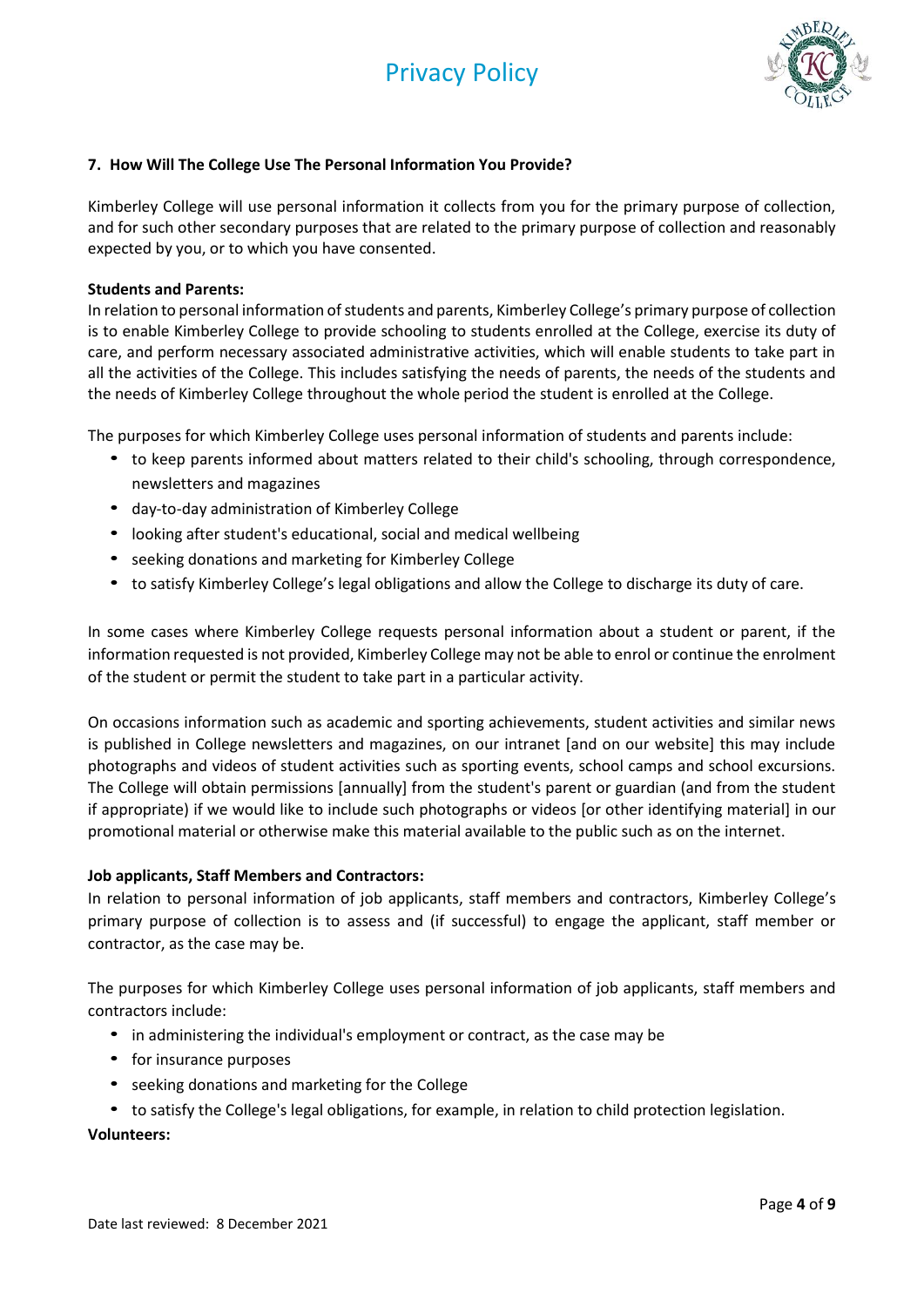

The College also obtains personal information about volunteers who assist Kimberly College in its functions or conduct associated activities, such as alumni associations, to enable Kimberley College and the volunteers to work together.

## **Marketing and Fundraising:**

Kimberley College treats marketing and seeking donations for the future growth and development of the school as an important part of ensuring that Kimberley College continues to provide a quality learning environment in which both students and staff thrive. Personal information held by Kimberley College may be disclosed to organisations that assist in the school's fundraising, for example, the Kimberley College's Foundation or alumni organisation [or, on occasions, external fundraising organisations].

Parents, staff, contractors and other members of the wider College community may from time to time receive fundraising information. College publications, like newsletters and magazines, which include personal information, may be used for marketing purposes.

If you would like to opt-out of direct marketing please contact the Principal by emailing [principal@kimberley.college.](mailto:principal@kimberley.college)

# **8. Who Might the College Disclose Personal Information to and Store Your Information with?**

Kimberley College may disclose personal information, including sensitive information, held about an individual for educational, legal, administrative, marketing and support purposes. This may include to:

- another school or staff at another school
- government departments (including for policy and funding purposes)
- medical practitioners
- people providing educational, support and health services to the College, including specialist visiting teachers, [sports] coaches, volunteers, counsellors and providers of learning and assessment tools
- assessment and educational authorities, including the Australian Curriculum, Assessment and Reporting Authority (ACARA) and NAPLAN Test Administration Authorities (who will disclose it to the entity that manages the online platform for NAPLAN)
- people providing administrative and financial services to Kimberley College
- recipients of College publications, such as newsletters and magazines
- students' parents or guardians
- anyone you authorise Kimberley College to disclose information to
- anyone to whom we are required or authorised to disclose the information to by law, including child protection laws.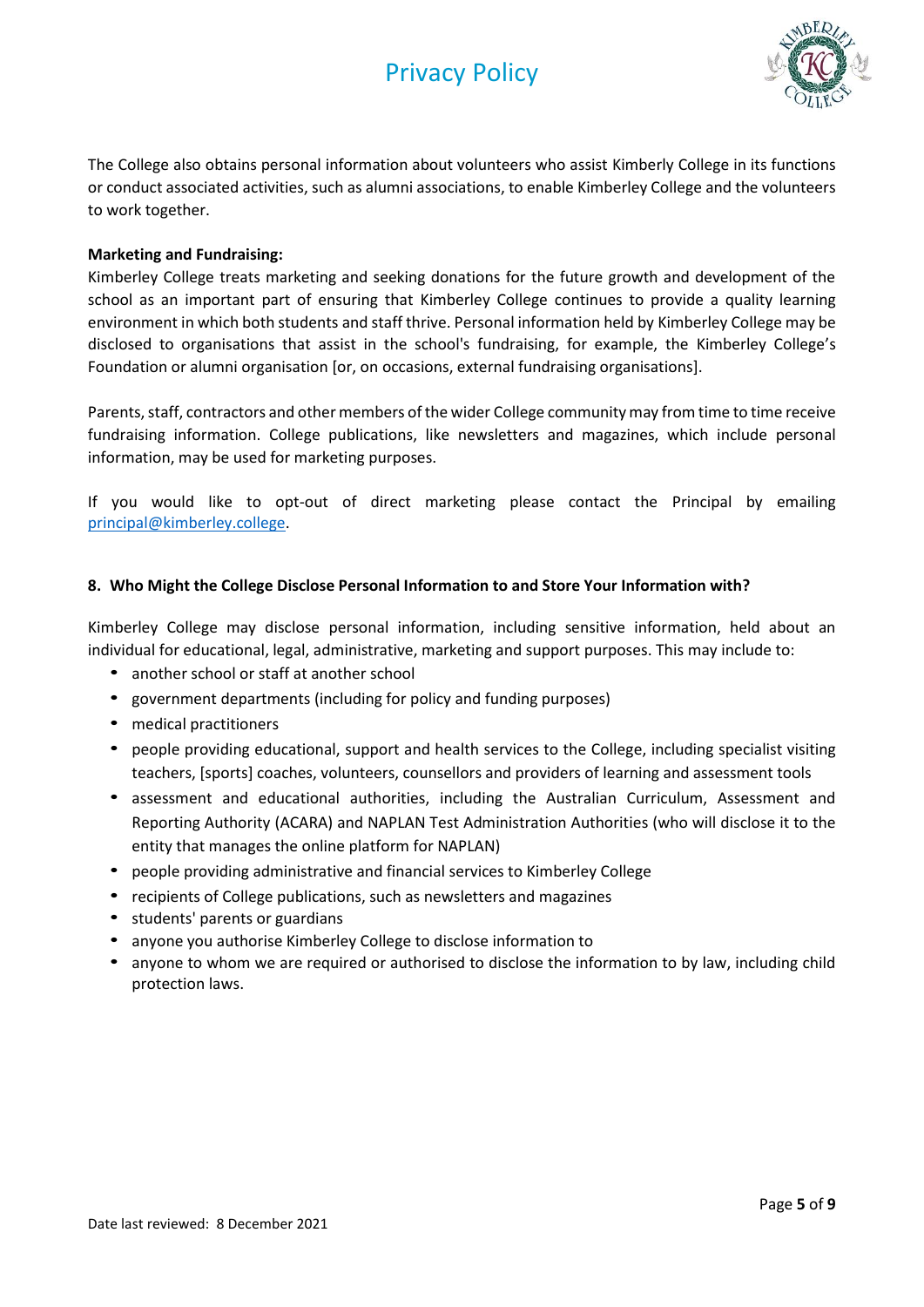

# **9. Sending And Storing Information Overseas**

Kimberley College may disclose personal information about an individual to overseas recipients, for instance, to facilitate a school exchange. However, Kimberley College will not send personal information about an individual outside Australia without:

- obtaining the consent of the individual (in some cases this consent will be implied)
- otherwise complying with the Australian Privacy Principles or other applicable privacy legislation.

Kimberley College may use online or 'cloud' service providers to store personal information and to provide services to Kimberley College that involve the use of personal information, such as services relating to email, instant messaging and education and assessment applications. Some limited personal information may also be provided to these service providers to enable them to authenticate users that access their services. This personal information may be stored in the 'cloud' which means that it may reside on a cloud service provider's server which may be situated outside Australia.

An example of such a cloud service provider is Google. Google provides the 'Google Apps for Education' (GAFE) including Gmail, and stores and processes limited personal information for this purpose. School personnel and the AIS and its service providers may have the ability to access, monitor, use or disclose emails, communications (e.g. instant messaging), documents and associated administrative data for the purposes of administering GAFE and ensuring its proper use. The data centres where the personal information is likely to be kept are located in the USA, Taiwan, Singapore, Ireland, Netherlands and Belgium.

## **10. Sensitive Information**

In referring to 'sensitive information', Kimberley College means: information relating to a person's racial or ethnic origin, political opinions, religion, trade union or other professional or trade association membership, philosophical beliefs, sexual orientation or practices or criminal record, that is also personal information; health information and biometric information about an individual.

Sensitive information will be used and disclosed only for the purpose for which it was provided or a directly related secondary purpose, unless you agree otherwise, or the use or disclosure of the sensitive information is required by law.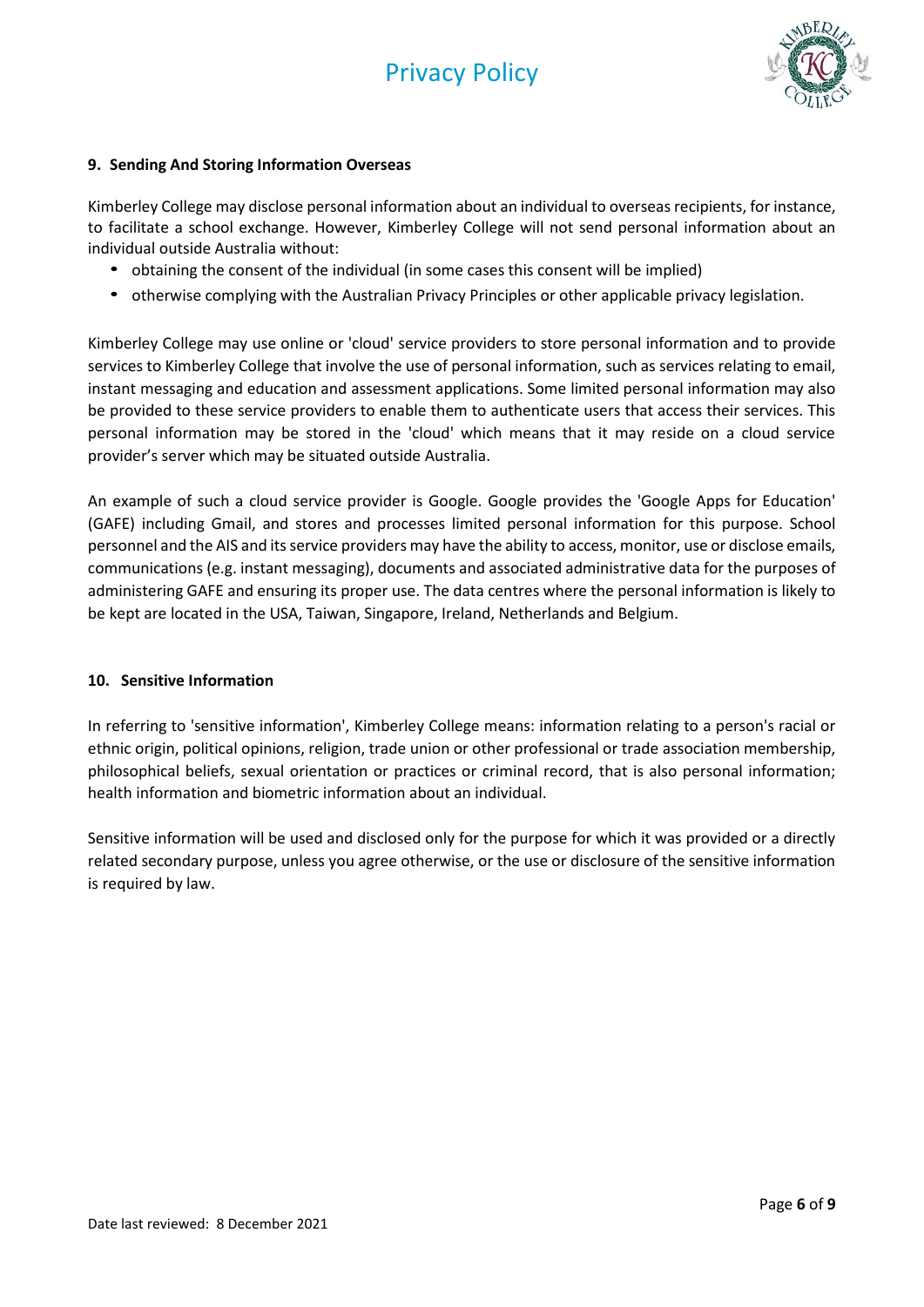

## **11. Management and Security of Personal Information**

Kimberley College's staff are required to respect the confidentiality of students' and parents' personal information and the privacy of individuals. Kimberley College has in place steps to protect the personal information Kimberley College holds from misuse, interference and loss, unauthorised access, modification or disclosure by use of various methods including locked storage of paper records and password access rights to computerised records.

# **12. Data Breaches**

It will be deemed that an 'eligible data breach' has occurred if:

- there has been unauthorised access to, or unauthorised disclosure of, personal information about one or more individuals (**the affected individuals**)
- a reasonable person would conclude there is a likelihood of serious harm to any affected individuals as a result
- the information is lost in circumstances where:
	- $\circ$  unauthorised access to, or unauthorised disclosure of, the information is likely to occur
	- o assuming unauthorised access to, or unauthorised disclosure of, the information was to occur, a reasonable person would conclude that it would be likely to result in serious harm to the affected individuals.

Serious harm may include serious physical, psychological, emotional, economic and financial harm, as well as serious harm to reputation.

## **What must the College do in the event of an 'eligible data breach'?**

If Kimberley College suspects that an eligible data breach has occurred, it will carry out a reasonable and expedient assessment/investigation within 30 days.

If such an assessment/investigation indicates there are reasonable grounds to believe an eligible data breach has occurred, then Kimberley College will be required to lodge a statement to the Privacy Commissioner (**Commissioner**). Where practical to do so, the school entity will also notify the affected individuals. If it is not practicable to notify the affected individuals, Kimberley College will publish a copy of the statement on its website, or publicise it in another manner.

## **Exception to notification obligation**

An exception to the requirement to notify will exist if there is a data breach and immediate remedial action is taken, and as a result of that action:

- there is no unauthorised access to, or unauthorised disclosure of, the information
- there is no serious harm to affected individuals, and as a result of the remedial action, a reasonable person would conclude the breach is not likely to result in serious harm.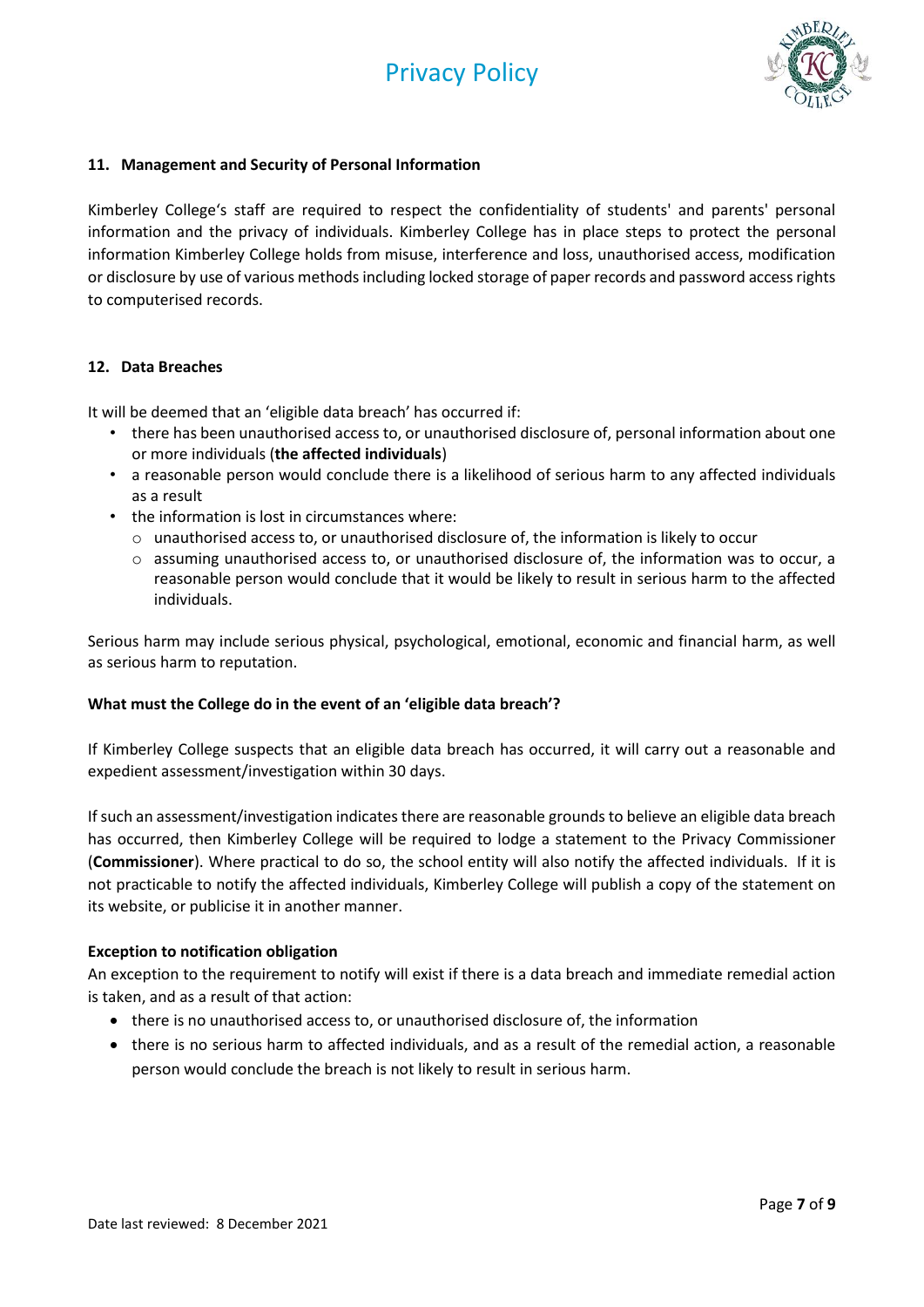

## **13. Access and Correction of Personal Information**

Under the *Privacy Act*, an individual has the right to seek and obtain access to any personal information which Kimberley College holds about them and to advise Kimberley College of any perceived inaccuracy. There are some exceptions to this right set out in the Act. Students will generally be able to access and update their personal information through their parents, but older students may seek access and correction themselves.

To make a request to access or to update any personal information Kimberley College holds about you or your child, please contact the Principal in writing. Kimberley College may require you to verify your identity and specify what information you require. Kimberley College may charge a fee to cover the cost of verifying your application and locating, retrieving, reviewing and copying any material requested. If the information sought is extensive, Kimberley College will advise the likely cost in advance. If we cannot provide you with access to that information, we will provide you with written notice explaining the reasons for refusal.

The College will take reasonable steps to ensure that any personal information is accurate, up to date, complete, relevant and not misleading.

## **14. Consent and Rights of Access to the Personal Information of Students**

Kimberley College respects every parent's right to make decisions concerning their child's education. Generally, Kimberley College will refer any requests for consent and notices in relation to the personal information of a student to the student's parents. Kimberley College will treat consent given by parents as consent given on behalf of the student, and notice to parents will act as notice given to the student.

As mentioned above, parents may seek access to personal information held by Kimberley College about them or their child by contacting the Principal. However, there will be occasions when access is denied. Such occasions would include where release of the information would have an unreasonable impact on the privacy of others, or where the release may result in a breach of Kimberly College's duty of care to a student.

The College may, at its discretion, on the request of a student grant that student access to information held by Kimberley College about them, or allow a student to give or withhold consent to the use of their personal information, independently of their parents. This would normally be done only when the maturity of the student and/or the student's personal circumstances warrant it.